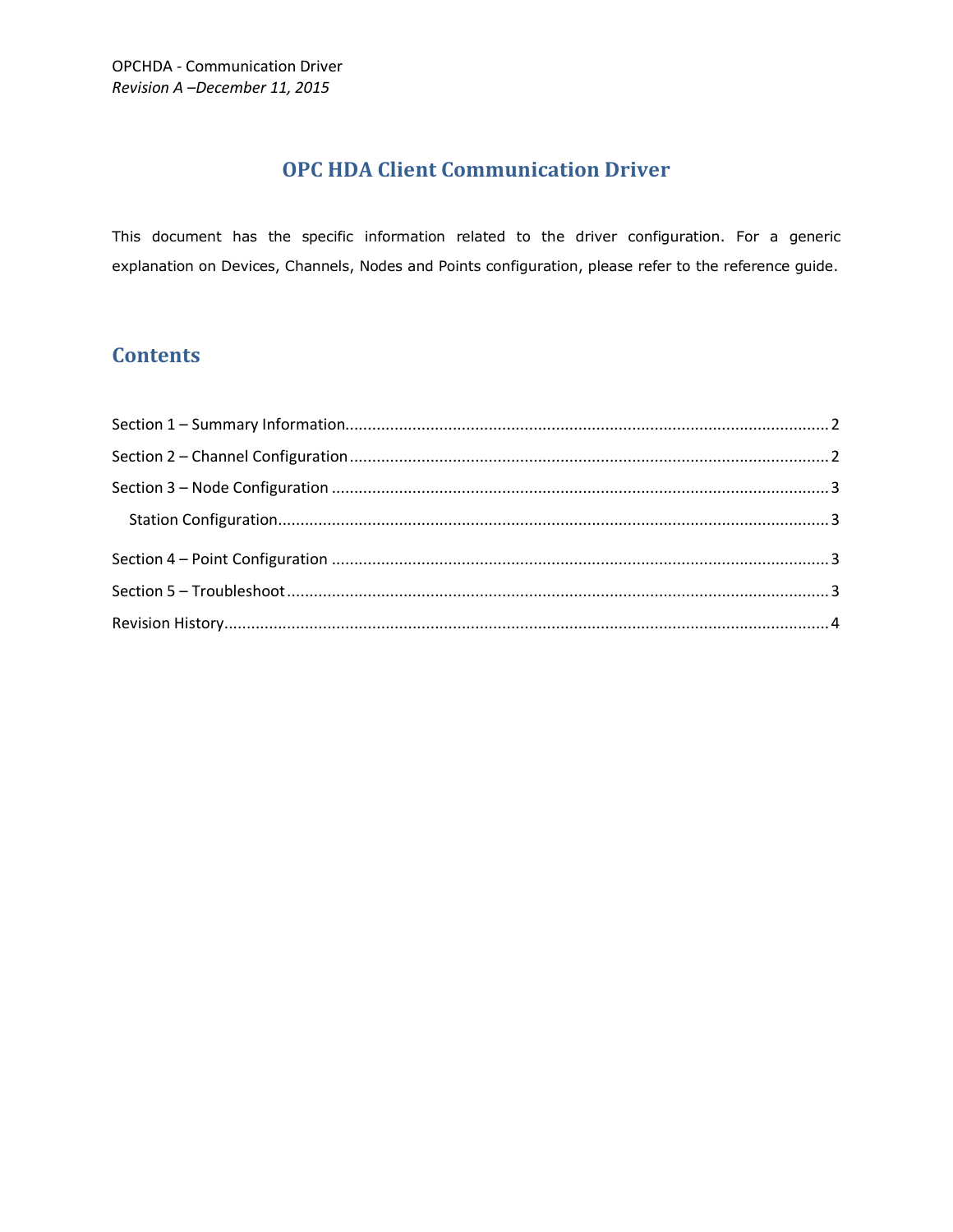OPC HDA Client Communication Driver – Revision A Page: 2

#### <span id="page-1-0"></span>**Section 1 – Summary Information**

**Communication Driver Name**: OPC HDA Client

**Implementation DLL**: T.ProtocolDriver.OPCHDA.dll

**Protocol**: OPC HDA proprietary

**Interface**: OPC HDA proprietary

**Description**: The communications blocks are dynamically created according the pooling cycle defined

on the Access Type for each Device Point.

**OPC servers supported:** Any OPC HAD server compatible

**Protocol Options**: None

**Max number of nodes**: user defined

**PC Hardware requirements**: none

**PC Software requirements**: OPC Core components

#### Note:

You can find the OPC Core components in the OPC Foundation web site. <http://www.opcfoundation.org/>

# <span id="page-1-1"></span>**Section 2 – Channel Configuration**

There is no channel configuration for OPC Xml/DA Client channels.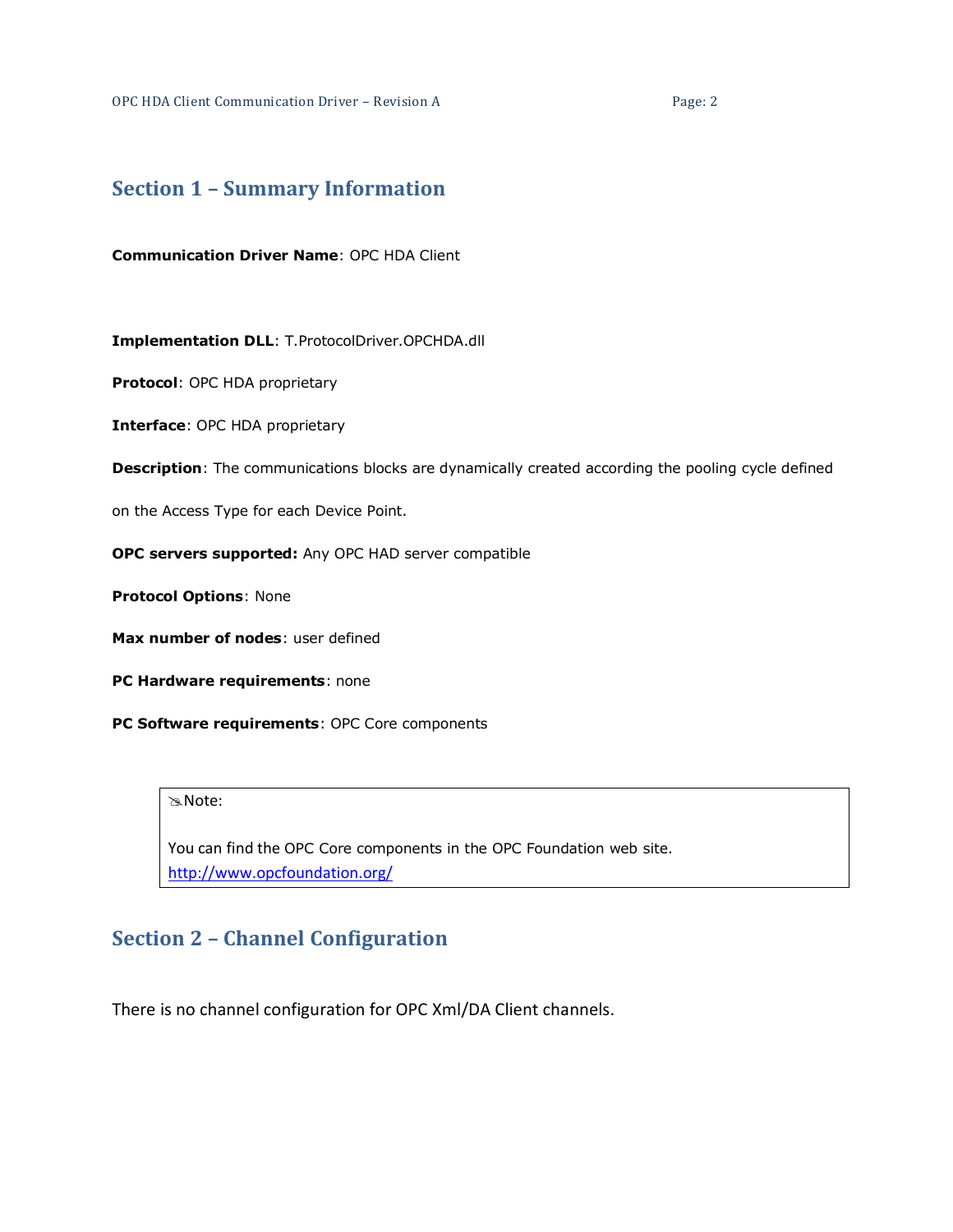## <span id="page-2-0"></span>**Section 3 – Node Configuration**

#### <span id="page-2-1"></span>**Station Configuration**

**HDA Server**: Defines the OPC HDA Server. If HDA Server is running on remote computer then you should include the computer name. Ex: \\SERVER\ Advosol.HDA.Net4.Test.5

**Domain**: [Optional] Domain when connecting to remote computer.

**User name**: [Optional] User name when connecting to remote computer.

**Password**: [Optional] User password when connecting to remote computer.

### <span id="page-2-2"></span>**Section 4 – Point Configuration**

Choose the OPC HDA Server item that will communicate with the tag.

You can type the OPC HDA Server item name into the textbox, or you can browse the OPC HDA Server items with the cell editor.

#### <span id="page-2-3"></span>**Section 5 – Troubleshoot**

The status of the driver execution can be observed through the diagnostic tools, which are:

- Trace window
- Property Watch
- Module Information